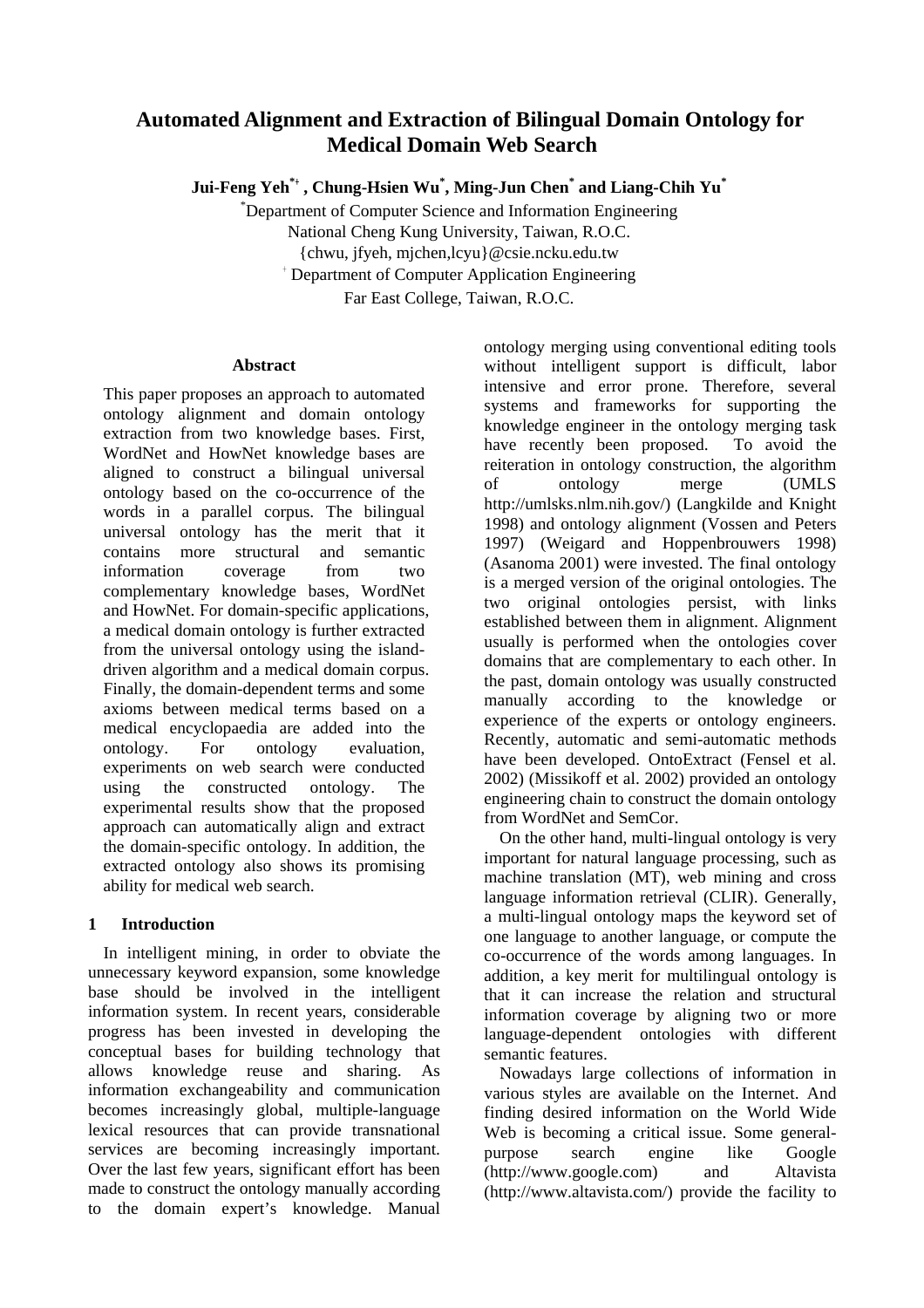mine the web. There are three major research areas about web mining: web content mining, web structure mining and web usage mining. This paper proposes a novel method to web content mining with unstructured web pages. There are many approaches in the view of natural language processing. According to the representation of web pages, there are three kinds of the content: bag of words (with order or not) (Kargupta et al. 1997) (Nahm and Mooney, 2000), phrases (Ahonen et al. 1998) (Frank et al. 1999)(Yang et al. 1999), relational terms (Cohen, 1998) (Junker 1999) and concept categories. We proposed an ontologybased web search approach. Unfortunately, there are some irrelevant pages obtained and these pages result in low precision rate and recall rate due to the problem of polysemy. To solve this problem, domain knowledge becomes necessary. The domain-specific web miners like SPIRAL, Cora (Cohen, 1998), WebKB (Martin and Eklund 2000) and HelpfulMed (Chen et al. 2003) are employed as the special search engine for the interesting topic. These ones dedicated to recipes are less likely to return irrelevant web pages when the query is entered.

In this paper, WordNet and HowNet knowledge bases are aligned to construct a bilingual universal ontology based on the co-occurrence of the words in a parallel corpus. For domain-specific applications, a medical domain ontology is further extracted from the universal ontology using the island-driven algorithm (Lee et al. 1995) and a medical domain corpus. Finally, the axioms between medical terms are derived based on semantic relations. A web search system for medical domain based on the extracted domain ontology is realized to demonstrate the feasibility of the methods proposed in this paper.

The rest of the paper is organized as follows. Section 2 describes ontology construction process and the web searching system framework. Section 3 presents the experimental results for the evaluation of our approach. Section 4 gives some concluding remarks.

### **2 Methodologies**

Figure 1 shows the block diagram for ontology construction and the framework of the domainspecific web search system. There are four major processes in the proposed system: bilingual ontology alignment, domain ontology extraction, knowledge representation and domain-specific web search.

#### **2.1 Bilingual Ontology Alignment**

In this approach, the cross-lingual ontology is constructed by aligning the words in WordNet with their corresponding words in HowNet. First, the Sinorama (Sinorama 2001) database is adopted as the bilingual language parallel corpus to compute the conditional probability of the words in WordNet, given the words in HowNet. Second, a bottom up algorithm is used for relation mapping.



Figure 1 Ontology construction framework and the domain-specific web search system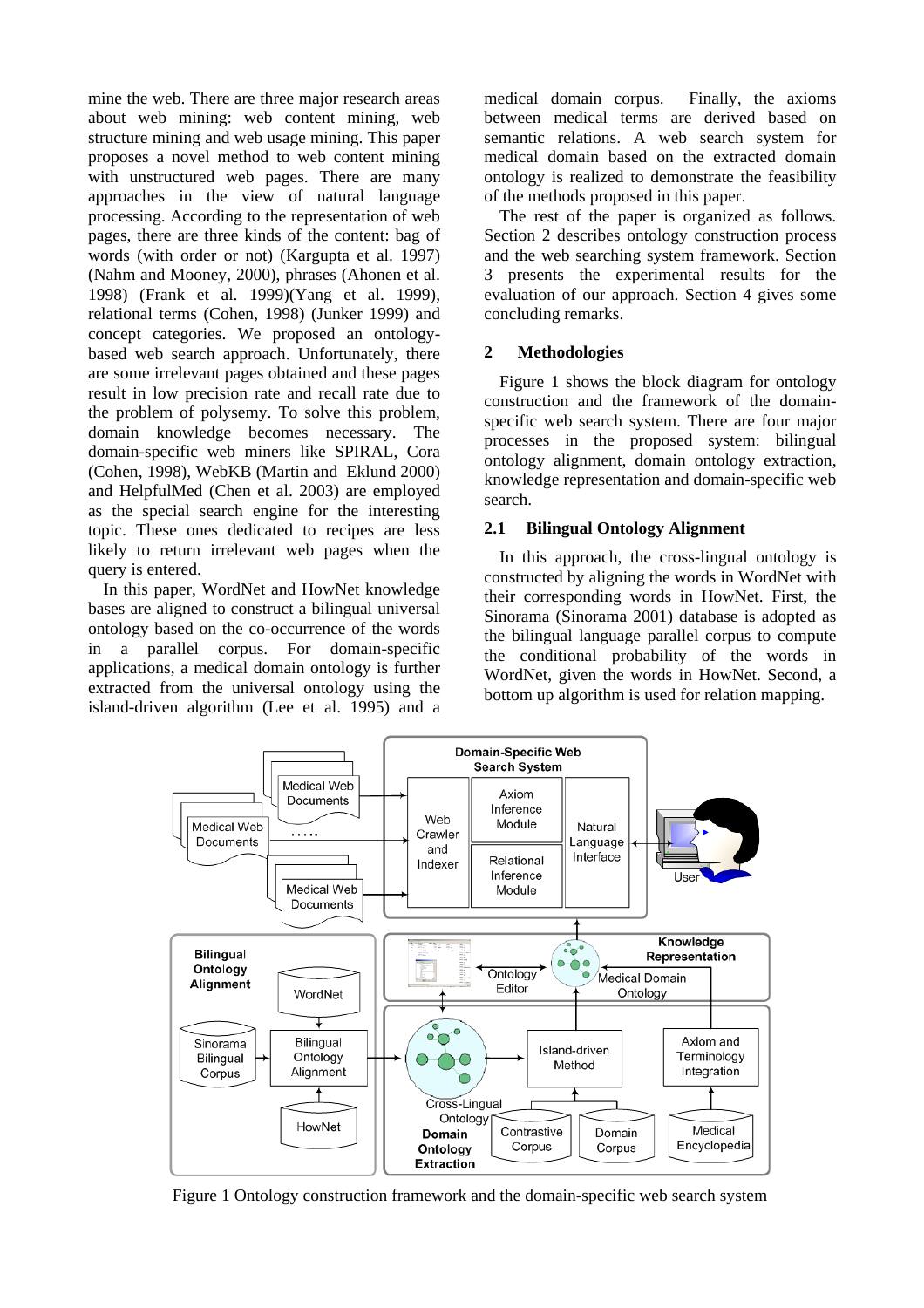In WordNet a word may be associated with many synsets, each corresponding to a different sense of the word. When we look for a relation between two different words we consider all the synsets associated with each word (Christiane 1998). In HowNet, each word is composed of primary features and secondary features. The primary features indicate the word's category. The purpose of this approach is to increase the relation and structural information coverage by aligning the above two language-dependent ontologies, WordNet and HowNet, with different semantic features.

The relation "is-a" defined in WordNet corresponds to the primary feature defined in HowNet. Equation (1) shows the mapping between the words in HowNet and the synsets in WordNet. Given a Chinese word,  $CW_i$ , the probability of the word related to synset,  $synset^k$ , can be obtained via its corresponding English synonyms,  $EW_i^k$ ,  $j = 1,..., m$ , which are the elements in *synset*<sup> $k$ </sup>. The probability is estimated as follows.

$$
Pr(synset^{k} | CW_{i})
$$
\n
$$
= \sum_{j=1}^{m} Pr(synset^{k}, EW_{j}^{k} | CW_{i})
$$
\n
$$
= \sum_{j=1}^{m} (Pr(synset^{k} | EW_{j}^{k}, CW_{i}) \times Pr(EW_{j}^{k} | CW_{i}))
$$
\n(1)

where

$$
Pr\left(synset^{k} \mid EW_{j}^{k}, CW_{i}\right) = \frac{N\left(synset_{j}^{k}, EW_{j}^{k}, CW_{i}\right)}{\sum_{i} N\left(synset_{j}^{l}, EW_{j}^{k}, CW_{i}\right)} (2)
$$

In the above equation,  $N \left( \textit{synset}^k_i, \textit{EW}^k_i, \textit{CW}^i_i \right)$ represents the number of co-occurrences of  $CW_i$ ,  $EW_j^k$  and *synset*<sup>*k*</sup></sup>. The probability  $Pr(EW_j^k | CW_i)$  is set to one when at least one of the primary features,  $PF_i^l(CW_i)$ , of the Chinese word defined in the HowNet matches one of the ancestor nodes of synset,  $synset^{k}$   $(EW_{j})$  except the root nodes in the hierarchical structures of the noun and verb; Otherwise set to zero. That is,

$$
\Pr(EW_j | CW_i)
$$
\n
$$
= \begin{cases}\n\left\{\bigcup_{i} PF_i^t(CW_i) - \{\text{entity}, \text{event}, act, play}\right\} \\
\bigcap_{i} \left(\bigcup_{i} Oncestor(\bigcup_{x} synset_{i}^k(EW_i)) - \{\text{entity}, \text{event}, act, play}\right) \neq \emptyset \\
0 \quad \text{otherwise}\n\end{cases}
$$

(3)

where {enitity,event,act,play} is the concept set in the root nodes of HowNet and WordNet.

Finally, the Chinese concept, *CW*, has been integrated into the synset,  $_{synset}^k$ , in WordNet as long as the probability,  $Pr(synset^{k}/CW_{i})$ , is not zero. Figure 2 shows the concept tree generated by aligning WordNet and HowNet.



Figure 2. Concept tree generated by aligning WordNet and HowNet. The nodes with bold circle represent the operative nodes after concept extraction. The nodes with gray background represent the operative nodes after relation expansion.

#### **2.2 Domain ontology extraction**

There are two phases to construct the domain ontology: 1) extract the ontology from the crosslanguage ontology by island-driven algorithm, and 2) integrate the terms and axioms defined in a medical encyclopaedia into the domain ontology.

#### **2.2.1 Extraction by island-driven algorithm**

Ontology provides consistent concepts and world representations necessary for clear communication within the knowledge domain. Even in domainspecific applications, the number of words can be expected to be numerous. Synonym pruning is an effective alternative to word sense disambiguation. This paper proposes a corpus-based statistical approach to extracting the domain ontology. The steps are listed as follows:

*Step 1:* Linearization: This step decomposed the tree structure in the universal ontology shown in Figure 2 into the vertex list that is an ordered node sequence starting at the leaf nodes and ending at the root node.

*Step 2:* Concept extraction from the corpus: The node is defined as an operative node when the Tfidf value of word  $W_i$  in the domain corpus is higher than that in its corresponding contrastive (out-of-domain) corpus. That is,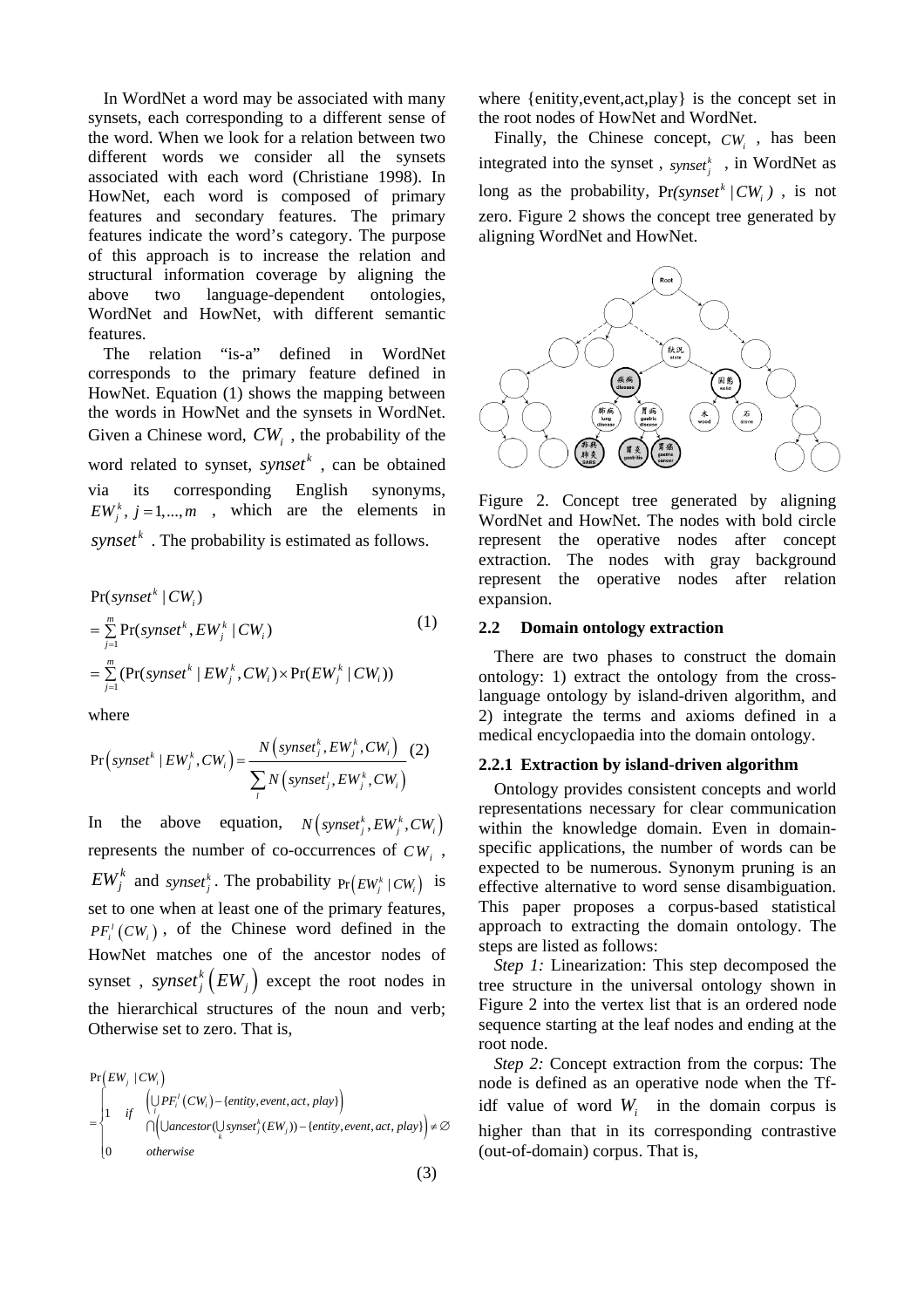$$ 

$$
= \begin{cases} 1, & if \text{ } Tf - idf_{Domain}(W_i) > Tf - idf_{Contrastive}(W_i) \quad (4) \\ 0, & Otherwise \end{cases}
$$

where

$$
Tf - idf_{Domain}(W_i) = freq_{i,Domain} \times \log \frac{n_{i,Domain} + n_{i,Contrastive}}{n_{i,Domain}}
$$
  

$$
Tf - idf_{Contrastive}(W_i) = freq_{i,Contrastive} \times \log \frac{n_{i,Domain} + n_{i,Contrastive}}{n_{i,Contrastive}}
$$

In the above equations,  $freq_{i,Domain}$  and  $freq$ , *Contrastive* are the frequencies of word  $W_i$  in the domain documents and its contrastive (out-ofdomain) documents, respectively.  $n_{i,Domain}$  and  $n_{i,Contrastive}$  are the numbers of the documents containing word *W<sub>i</sub>* in the domain documents and its contrastive documents, respectively. The nodes with bold circle in Figure 2 represent the operative nodes.

*Step 3:* Relational expansion using the islanddriven algorithm: There are some domain concepts not operative after the previous steps due to the problem of insufficient data. From the observation in ontology construction, most of the inoperative concept nodes have operative hypernym nodes and hyponym nodes. Therefore, the island-driven algorithm is adopted to activate these inoperative concept nodes if their ancestors and descendants are all operative. The nodes with gray background shown in Figure 2 are the activated operative nodes.

*Step 4:* Domain ontology extraction: The final step is to merge the linear vertex list sequence into a hierarchical tree. However, some noisy concepts not belonging to this domain ontology are operative after step 3. These noisy nodes with inoperative noisy concepts should be filtered out automatically. Finally, the domain ontology is extracted and the final result is shown in Figure 3.

After the above steps, a dummy node is added as the root node of the domain concept tree.



Figure 3 The domain ontology after filtering out the isolated concepts

#### **2.2.2 Axiom and terminology integration**

In practice, specific domain terminologies and axioms should be derived and introduced into the ontology for domain-specific applications. In our approach, 1213 axioms derived from a medical encyclopaedia have been integrated into the domain ontology. Figure 4 shows an example of the axiom. In this example, the disease "diabetes" is tagged as level "A" which represents that this disease is frequent in occurrence. And the degrees for the corresponding syndromes represent the causality between the disease and the syndromes. The axioms also provide two fields "department of the clinical care" and "the category of the disease" for medical information retrieval.



Figure 4 axiom example

#### **2.3 Domain-specific web search**

This paper proposed a medical web search engine based on the constructed medical domain ontology. The engine consists of natural language interface, web crawler and indexer, relation inference module and axiom inference module. The functions and techniques of these modules are described as follows.

#### **2.3.1 Natural language interface and web crawler and indexer**

Natural language interface is generally considered as an enticing prospect because it offers many advantages: it would be easy to learn and easy to remember, because its structure and vocabulary are already familiar to the user; it is particularly powerful because of the multitude of ways in which to accomplish a search action by using the natural language input. A natural language query is transformed to obtain the desired representation after the word segmentation, removing the stop words, stemming and tagging process.

The web crawler and indexer are designed to seek medical web pages from Internet, extract the content and establish the indices automatically.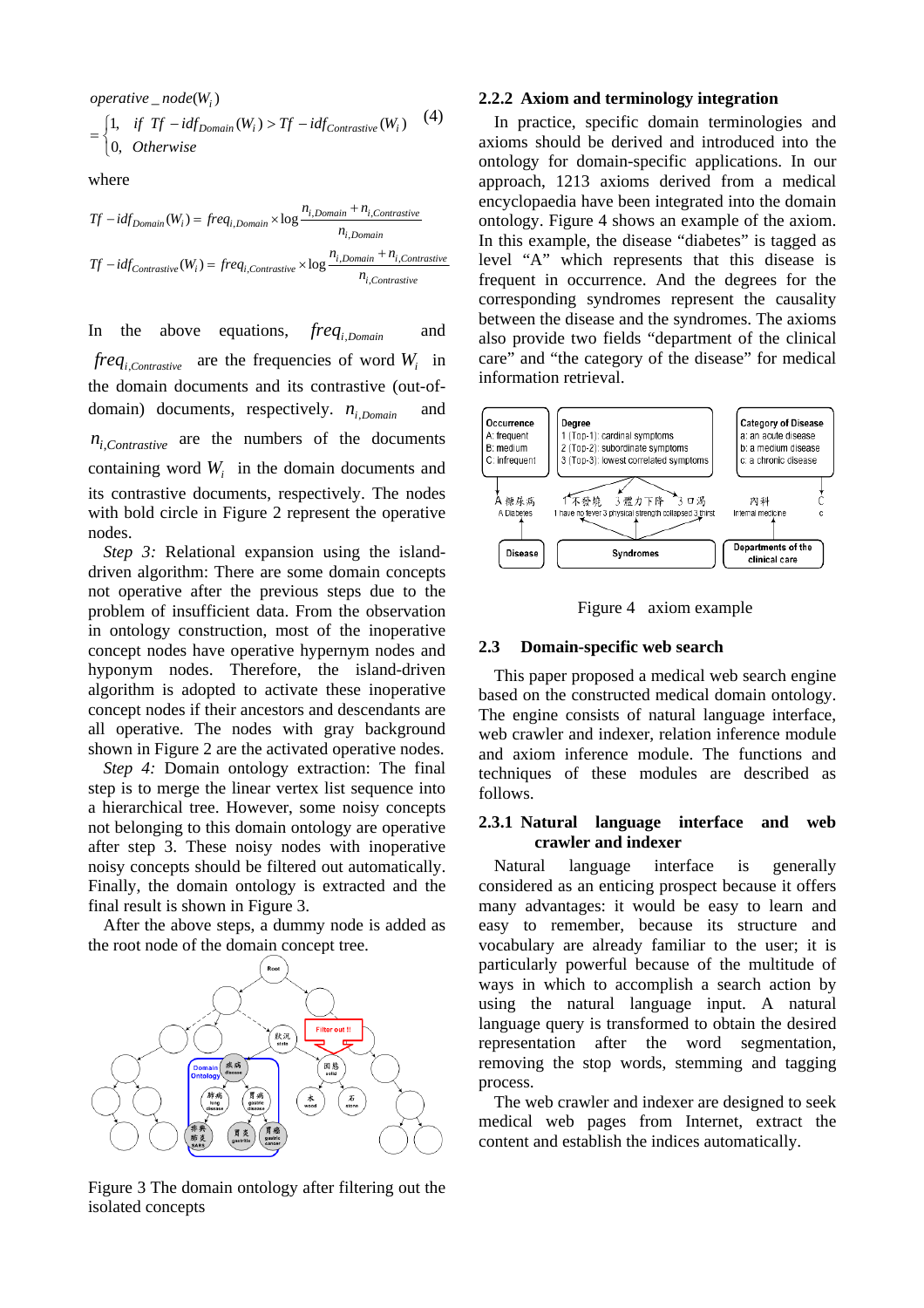#### **2.3.2 Concept inference module**

For semantic representation, traditionally, the keyword-based systems will introduce two problems. First, ambiguity usually results from the polysemy of words. The domain ontology will give a clear description of the concepts. In addition, not all the synonyms of the word should be expanded without constraints. Secondly, relations between the concepts should be expanded and weighted in order to include more semantic information for semantic inference. We treat each of the user's input and the content of web pages as a sequence of words. This means that the sequence of words is treated as a bag of words regardless of the word order. For the word sequence of the user's input,

$$
q = W_q = w_{q1}, w_{q2}, \ldots, w_{qK},
$$

and the word sequence of the web page,

$$
A=W_A=w_{A1}, w_{A2}, ..., w_{AL}
$$

The similarity between input query and the page is defined as the similarity between the two bags of words. The similarity measure based on key concepts in the ontology is defined as follows.

$$
Sim_{relation}(A_i, q)
$$
  
= Sim\_{relation}(W\_{A\_i}, W\_q)  
= Sim\_{relation}(W\_{A\_i1}, W\_{A\_i2}, ..., W\_{A\_iL}, W\_{q1}, W\_{q2}, ..., W\_{qK})  
= 
$$
\sum_{k=1, l=1}^{K, L} H_{kl}
$$
 (5)

where  $H_{kl}$  is concept similarity of  $w_{Al}$  and  $w_{qk}$ . Most of the keyword expansion approaches use the extension of scope by the synonyms. In this paper the similarity,  $H_{kl}$ , is defined as

$$
H_{kl} = \begin{cases} 1 & w_{Al} \text{ and } w_{qk} \text{ are identical} \\ \frac{1}{2^r} & r \text{ is the number of levels in between} \\ \left(1 - \frac{1}{2^r}\right)^2 & \frac{w_{Al}}{r} \text{ and } w_{qk} \text{ are synonyms,} \\ r \text{ is the number of their common concepts} \\ 0 & \text{others} \end{cases}
$$
(6)

#### **2.3.3 Axiom inference module**

Some axioms, such as "result in" and "result from," that are expected to affect the performance of a web search system in a technical domain are defined to describe the relationship between syndromes and diseases. This aspect is the use of specific terms used in the medical domain. We collected the data about syndromes and diseases from a medical encyclopedia and tagged the

diseases with three levels according to its occurrence and syndromes with four levels according to its significance to the specific disease. The "result in" relation score is defined as  $R I(A, q)$ if a disease occurs in the input query and its corresponding syndromes appear in the web page. Similarly, if syndrome occurs in the input query and its corresponding disease appears in the web page, the "result from" relation score is defined as  $RF(A,q)$ . The relation score is estimated as follows.

$$
Axiom(A_i, q) = \max\{RI(A_i, q), RF(A_i, q)\}
$$
  
= max{ $RI(w_{A_i1}, w_{A_i2}, ..., w_{A_iP}, w_{q1}, w_{q2}, ..., w_{qR})$ ,  
 $RF(w_{A_i1}, w_{A_i2}, ..., w_{A_iP}, w_{q1}, w_{q2}, ..., w_{qR})\}$   
= max{ $\sum_{p=1, r=1}^{P,R} d_{pr}^{RI}, \sum_{p=1, r=1}^{P,R} d_{pr}^{RF}$ }, (7)

where  $d_{pr}^{RI} = 1/2^{n-1}$  if disease  $w_{Ap}$  results in syndrome  $w_{qr}$  and  $w_{qr}$  is the top-n feature of  $w_{Ap}$ . Similarly,  $d_{pr}^{RF} = 1/2^{n-1}$  if syndrome  $w_{Ap}$  results from disease  $W_{qr}$  and  $W_{Ap}$  is the top-n feature of  $w_{\text{ar}}$ . The conditional probability of the i-th web pages with respect to aspect  $s_{A,2}$  and query *q* is defined as

$$
Sim_{axiom} (A_i, q) = \frac{Axiom(A_i, q)}{\sum\limits_i Axiom(A_i, q)}.
$$

#### **3 Evaluation**

To evaluate the proposed approach, a medical web search system was constructed. The web pages were collected from several Websites and totally 2322 web pages for medical domain and 8133 web pages for contrastive domain were collected.

On the other hand, the training and test queries for training and evaluating the system performance were also collected. Forty users, who do not take part in the system development, were asked to provide a set of queries given the collected web pages. After post-processing, the duplicate queries and the queries out of the medical domain are removed. Finally, 3207 test queries mixed Chinese with English words using natural language were obtained.

#### **3.1 Keyword-Based VSM Approach: A baseline system for comparison**

In recent years, most of the information retrieval approaches were based on the Vector-Space Model (VSM). Assuming that the query is denoted as a vector  $q = (q_1, q_2, ..., q_n)$  and the web page is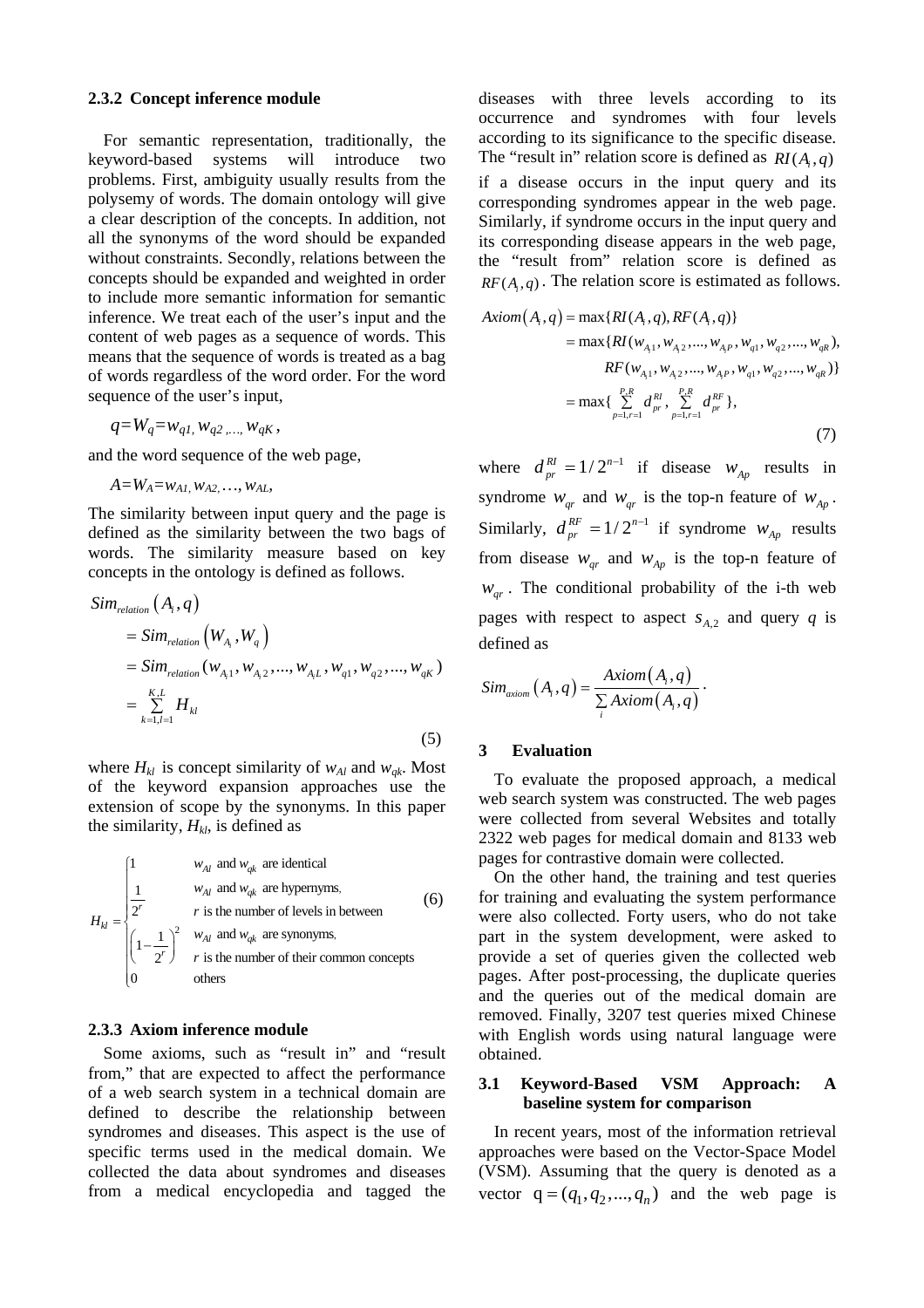represented as a vector  $A = (a_1, a_2, ..., a_n)$ . The Tf-idf measure is employed and the similarity can be measured by the cosine function defined as follows.

$$
Sim_{\text{keyword-based}}(A_i, q) = \cos(a, q) = \frac{\sum_{i=1}^{n} a_i q_i}{\sqrt{\sum_{i=1}^{n} a_i^2} \times \sqrt{\sum_{i=1}^{n} q_i^2}}
$$
\n(8)

where  $\|\mathbf{a}\| = 1$ . This approach for key term expansion based on synonym set is also adopted in the baseline system. The results and discussions are described in the following sections.

## **3.2 Weight determination using 11-avgP score**

The medical domain web search system is modeled by the linear combination of relational inference model and axiom inference model. The normalized weight factor,  $\alpha$ , is employed for concept expansion as follows.

$$
Sim(A_i, q) = (1 - \alpha) Sim_{relation}(A_i, q) + \alpha \times Sim_{axiom}(A_i, q)
$$
 (9)

This experiment is conducted on the estimation of the combination weights for each model. The results are shown in Figure 5. The performance measure called 11-AvgP [Eichmann and Srinivasan 1998] was used to summarize the precision and recall rates. The best 11-AvgP score will be obtained when the weight  $\alpha = 0.428$ .



Figure 5 The 11-avgP score with different values of  $\alpha$ 

#### **3.3 Evaluation on different inference modules**

In the following experiments, web pages were separately evaluated by focusing on one inference module based on the domain-specific ontology at a time. That is, the mixture weight is set to 1 for one inference module and the other is set to 0 in each evaluation. For comparison, the keyword-based VSM approach and the ontology-based system are also evaluated and shown in Figure 6. The precision and recall rates are used as the evaluation measures. And the ontology based approach means the

combination of concept inference and axiom inference described in the section 3.2.



Figure 6 The precision rates and recall rates of the proposed method and the baseline system

#### **4 Conclusion**

This paper has presented an approach to automated ontology alignment and domain ontology extraction from two knowledge bases. In this approach, a bilingual ontology is developed using a corpus-based statistical approach from two well established language-dependent knowledge bases, WordNet and HowNet. A domain-dependent ontology is further extracted from the universal ontology using the island-driven algorithm and a domain corpus. In addition, domain-specific terms and axioms are also added into the domain ontology. We have applied the domain-specific ontology to the web page search in medical domain. The experimental results show that the proposed approach outperformed the keyword-based and synonym expansion approaches.

#### **References**

- N. Asanoma. 2001 Alignment of Ontologies: WordNet and Goi-Taikei. WordNet and Other Lexical Resources Workshop Program, NAACL2001. 89-94
- Christiane Fellbaum, 1998 WordNet an electronic Lexical Database, The MIT Press 1998. pp307- 308
- Fensel, D., Bussler, C., Ding, Y., Kartseva1, V., Klein, M., Korotkiy, M., Omelayenko, B. and Siebes R. 2002 Semantic Web Application Areas, the 7th International Workshop on Applications of Natural Language to Information Systems (NLDB02).
- M. Missikoff,, R. Navigli, and P. Velardi. 2002 Integrated approach to Web ontology learning and engineering, Computer , Volume: 35 Issue:  $11.60 - 63$